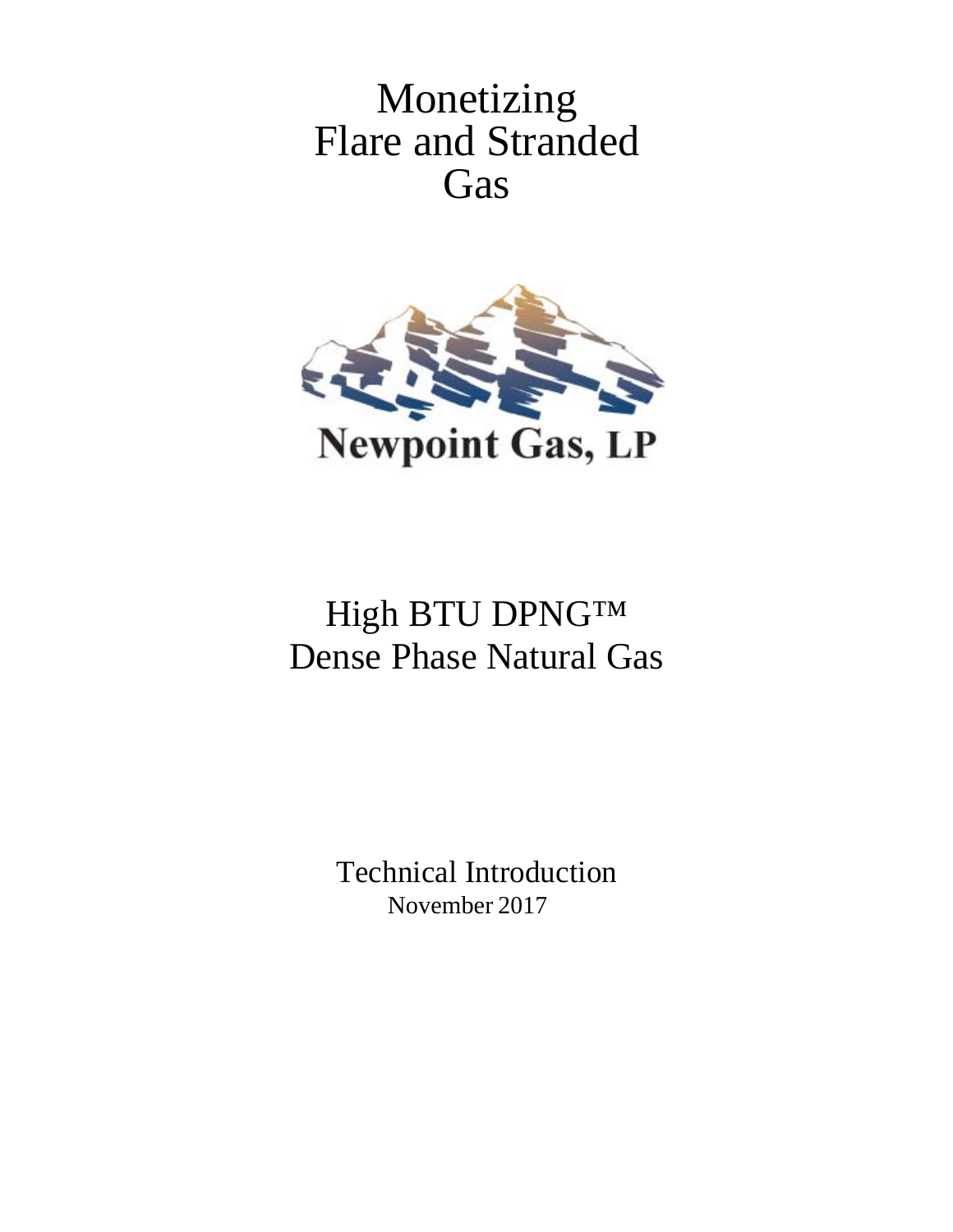

# **Definitions**

**DPNG - Dense Phase Natural Gas -** DPNG is a technical definition associated with a specific product option for flared and stranded gas transport. DPNG combines the value of high BTU natural gas with the space efficiencies of CNG. DPNG defines a product that does not include a gas specification but only to denote a pressure over 180 barg / 2,650 PSI.

**SME – Standard Module Engineering -** This field-tested design process reduces capital requirements and adds control to the schedule using pre-engineered equipment. Optimized for shipping and installation, modular skid-mounted equipment will benefit any land-based or offshore application.

**VANG – Value Added Natural Gas -** Used to define the economic properties of the stranded resource being flared. The heating value or BTU of raw natural gas is usually much higher than processed natural gas and therefore contains the Value Added due to the LPG's and NGL's. To accept the raw gas stream in "as is" condition reduces the gas processing and gas treating requirements at the source of the gas production site and captures the Value Added to the gas stream. The higher value gaseous hydrocarbons which include ethane, propane, butane, pentane, hexanes and heavier hydrocarbons are retained in the natural gas. The Value Added concept is to capture the entire gaseous hydrocarbon stream at the source and transport those hydrocarbons to a secure central processing facility (CPF).

**VPL - Virtual-Pipe-Line -** VPL is a method of transporting natural gas in areas where there is no pipeline infrastructure available. It is based on a modular system of compression or liquefaction, transport, and unloading and/or re-gasification of natural gas. The VPL uses a series of compression/liquefaction of natural gas and is transported by a marine or land-based VPL transporting the raw hydrocarbons to a CPF.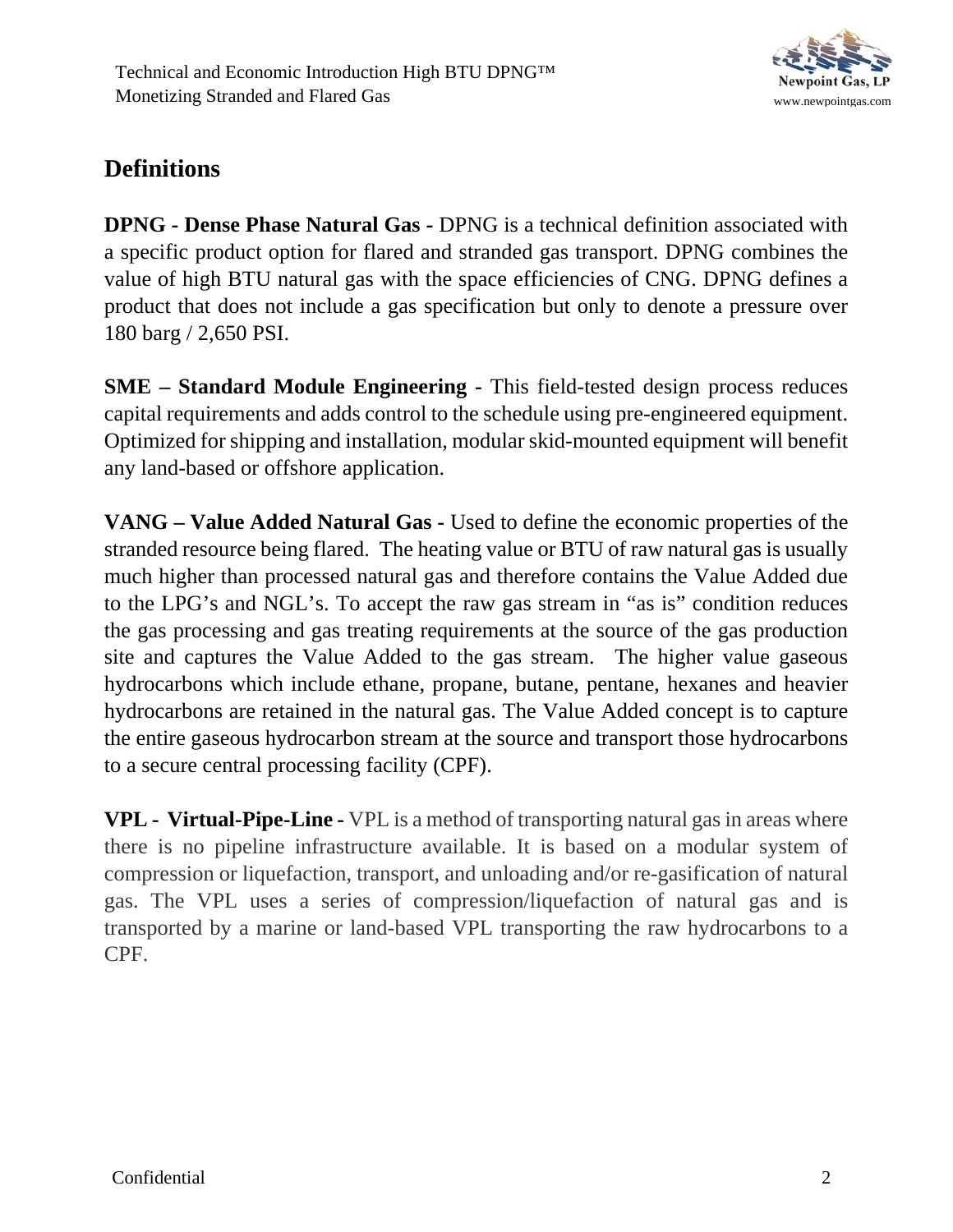

## **Purpose**

Demonstrate the economic viability of DPNG™ gas transport through a virtual pipeline for the elimination of gas flaring.

Implimentation of an end-to-end business model to monetize stranded flare gas and all hydrocarbon emission.

# **Economic Comparison of Available Technologies**

Integrating natural gas into a VPL is not new, as CNG and LNG are proven technologies and have been operating successfully around the world for several years. The challenge these technologies have yet to overcome is the fact that both are uneconomical to install and operate on small to medium scale projects in remote locations. To focus on methane and ethane misses the revenue held in the high BTU - Value Added Natural Gas (VANG) components.

Considering natural gas transportation alternatives, all the existing technologies (LNG, GTL and CNG) require preconditioning and the removal of high energy hydrocarbons. Removal of these hydrocarbons such as liquefied petroleum gas (LPG) and natural gas liquids (NGL) reduce the monetary value of the cargo. Why not reverse the procedure and transport the full value of the gas stream to the market for processing and distribution?



Typical LNG Pre-Processing

LNG condenses the gas to  $1/600<sup>th</sup>$  and CNG compresses to  $1/300<sup>th</sup>$  of its original space requirements. Both proven technologies reduce natural gas space requirements so that a larger quantity can be loaded into a smaller area, but both have limited potential in the market. Every facet of LNG is expensive and CNG has a high weight-to-energy ratio making it difficult to transport enough gas volume per load to generate a profit.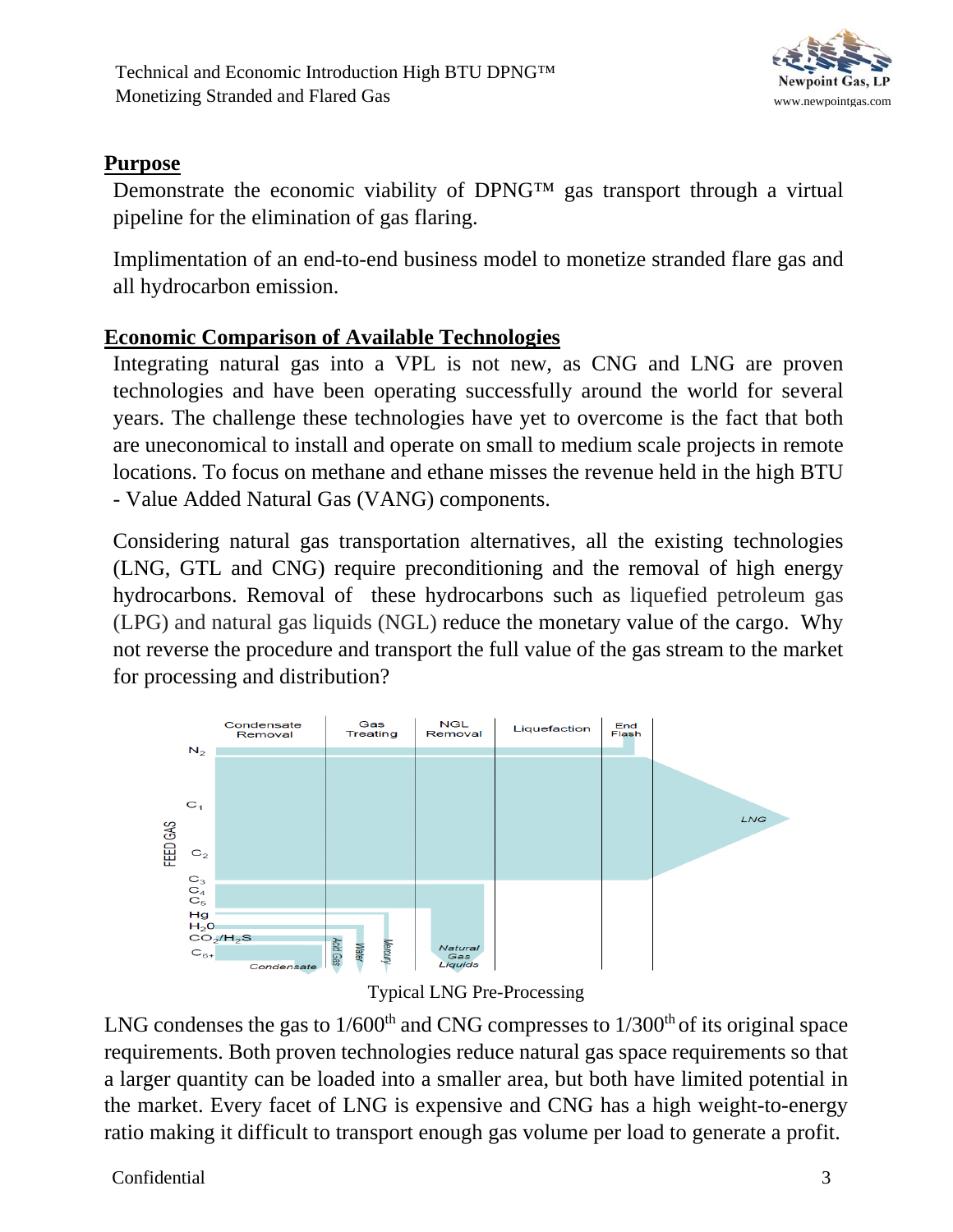#### Technical and Economic Introduction High BTU DPNG™ Monetizing Stranded and Flared Gas www.newpointgas.com





High BTU-DPNG™

Dense Phase Natural Gas (DPNG) combines the revenue potential of high BTU natural gas with the space efficiencies of CNG. In our test case, natural gas liquids and LPG contain an average caloric content of 3972 BTU collecting a multiple of almost 4X when traded on an MMBTU basis and CNG allows higher volumes of gas to be transported. DPNG and single vessel gas transports produce the revenue to monetize flare and stranded gas without the use of a natural gas pipeline.



(data source: Gas Processors Suppliers Association Engineering Data Book 13<sup>th</sup> Ed.)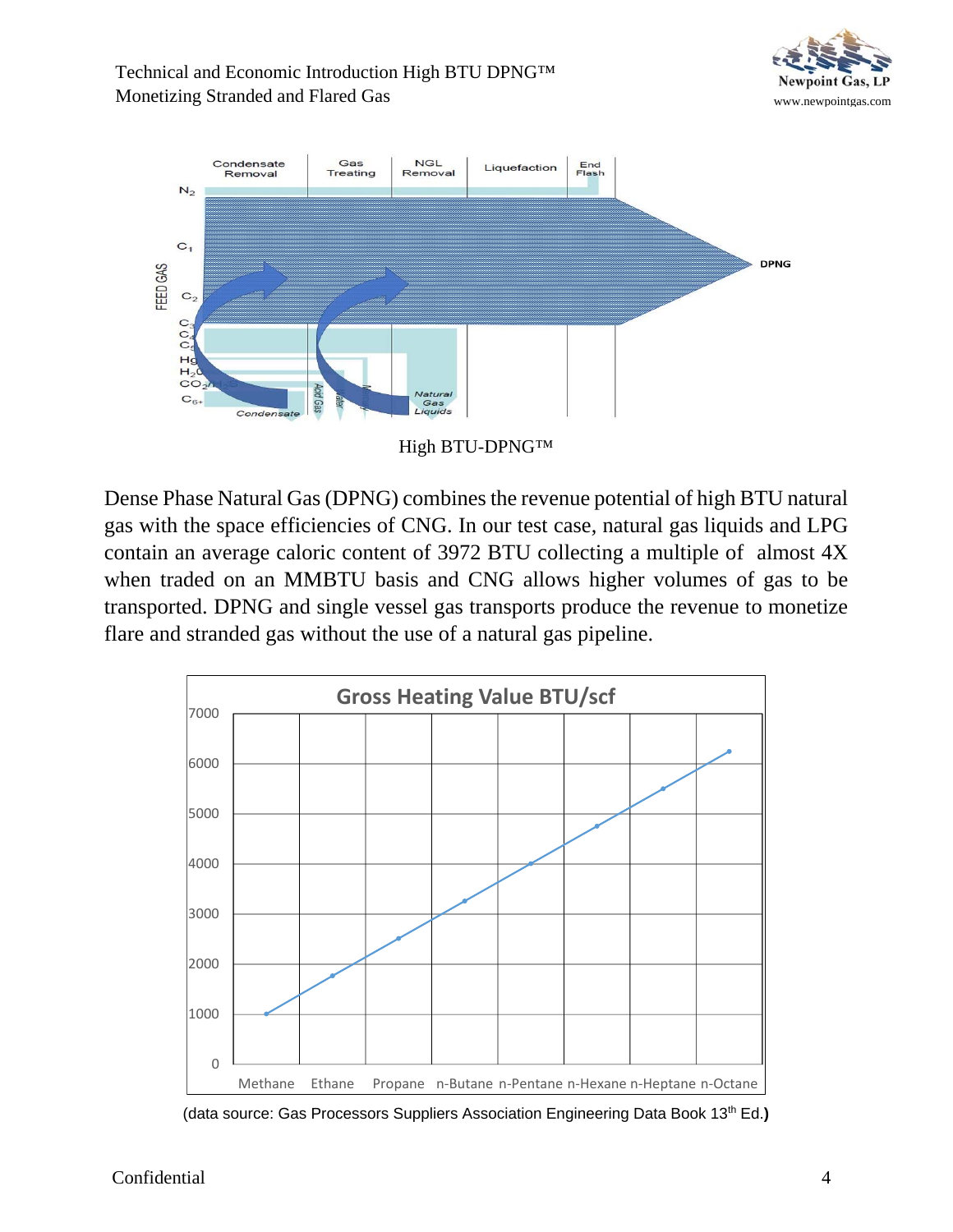

$$
DPNG^{\mathsf{TM}} Value = Price * Volume \sum_{k=1}^{n} \alpha_k \beta_k \quad (\alpha = volume fraction, \beta = heating value)
$$

As demionstrated in the graphic below, stranded gas and gas flares of less than 100 MMSCFD are due to the fact that global markets have not discovered an economically viable solution. LNG has a cost to market of US\$5.30 and CNG a cost of US\$3.70 per MMBTU. LNG and CNG contain a low average caloric value of 1,100 MMBTU, which at US\$3.50 per MMBTU is worth US\$3.85 per MSCF. In this example, with an average MMBTU of 1,350, DPNG delivers product to market at a cost of US\$2.81 per MMBTU. This represents a processed product value of US\$4.73 (spec gas, LPG, gasoline feed-stock) and a margin of US\$1.92 per MMBTU. The DPNG™ process yields greater revenue creating a profitable end-toend, source to market solution.



**Note: the model excludes the cost of raw natural gas feedstock as this cost varies**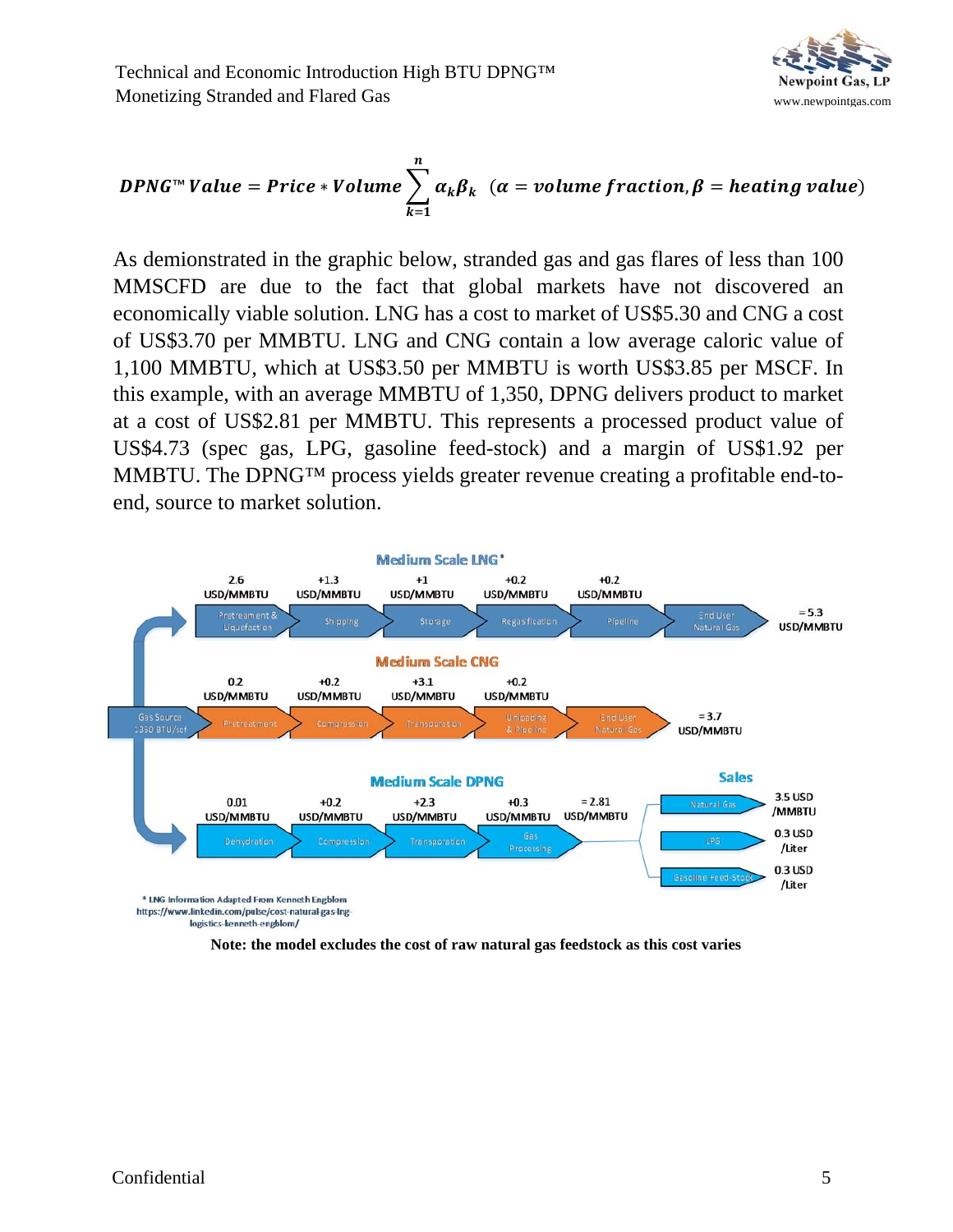

#### **Gas Compression, Dehydration and Loading Hydrocarbons**

The raw gas stream, when required, is to be compressed to about 1270 psig (88 barg) and sent to a Natural Gas Dehydration Unit where the water content of the gas is reduced to 7 lb/MMSCF or less. The dried gas then proceeds through a final stage of compression where it reaches a minimum pressure of 3,100 psig (214 barq) and is loaded into the high-pressure DPNG Transportation Vehicle or Vessel (TVV). Any



NGL's that are generated during compression are pumped back into the highpressure stream and loaded into the TVV. Due to the fact, the hydrocarbons are transported in the single dense phase, all LPG's, NGL's and/or heavy hydrocarbons are "dissolved" into the highpressure TVV.

# **Transportation of High Pressure Hydrocarbons**

Several unique technologies exist in marine and over the road transportation of highpressure gas. For marine transport, the analysis included a self-propelled barge, a standard barge using tugs and high-pressure storage using a close-packed long pipe design. For over the road truck transport the analysis included using 40 ft modules with the vessels constructed from steel, composite/steel hybrid, and entirely composite vessels. Each of these vessels has different advantages and disadvantages. In general, the steel construction offers the lowest capital cost, but the weight is high when compared to other hybrid and composite construction options. The most cost-effective modules use composite vessel technology, several manufacturers have had their models approved by the US Department of Transportation. We have found that a 40 ft module with a capacity of 360 MSCF at 3,600 psig has proven the most cost effective in most situations. However, each model of the vessel by each manufacturer must be evaluated to ensure that the right equipment is chosen for each project.